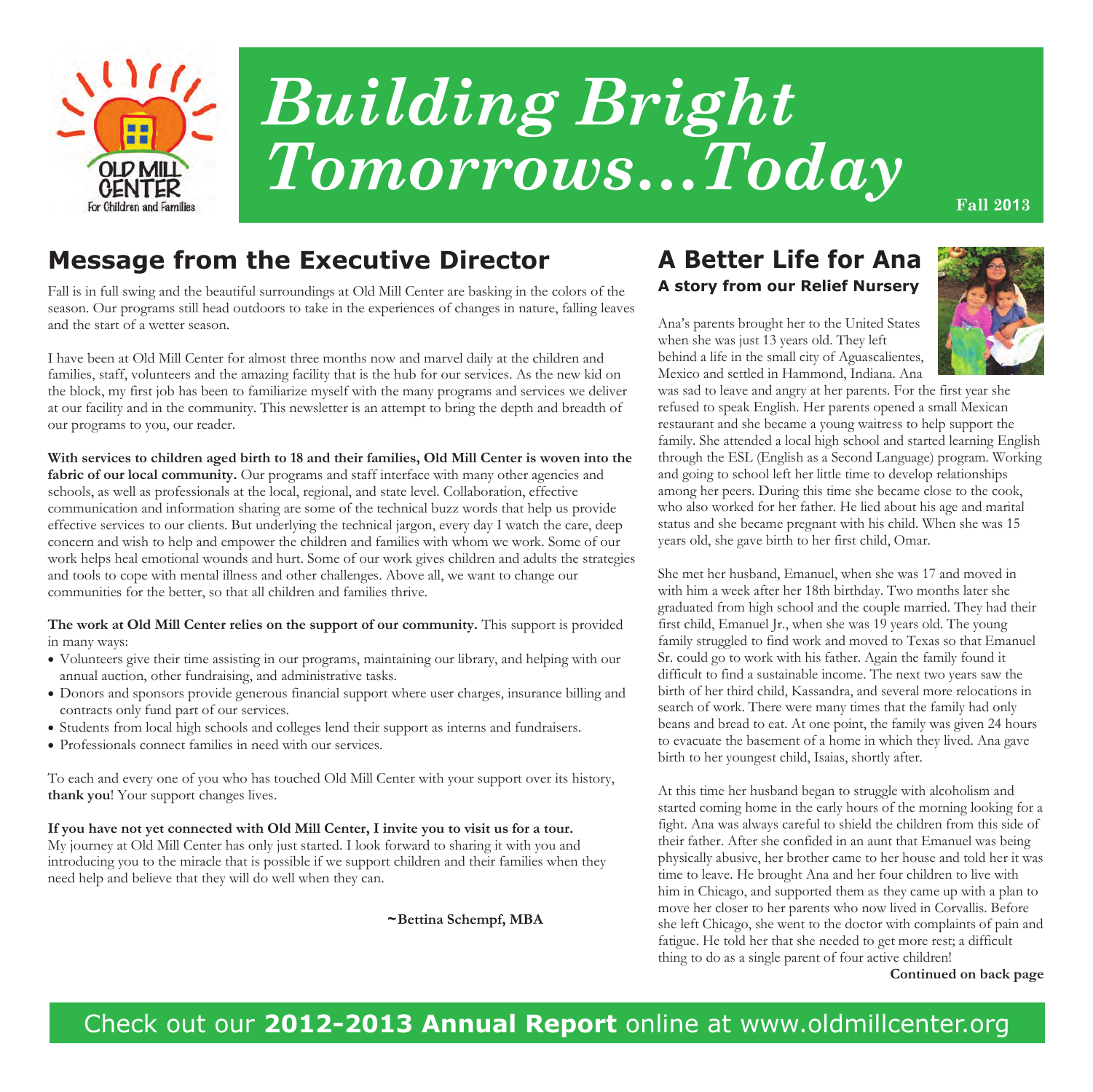#### **Save the Date**

Nov 22 & 23 Pictures with Santa Winter 2014 Fireside Musical Series May 9, 2014 34th Annual Auction

**Contact OMC for more information**  541-757-8068 or jerilyn\_opoein@oldmillcenter.org

## **Building strong and confident young girls**



Norah Storniolo, a Crescent Valley High School student, has a vision: Help build a library that supports parents and girls by providing books that focus on encouraging young girls to

grow into strong, confident women. She partnered with Dana Campbell from the **Corvallis-Benton County Public Library, Soroptimist International of Corvallis, Grass Roots Books & Music** and a private donor and was able to purchase a limited number of copies of four books, of which Old Mill Center and Parent Enhancement Program were recipients.

The books are now part of the Old Mill Center library and available to all our programs. They have already been used in our **Child Safe** support groups for child victims of sexual assault.

- **Girls: A-Z** (preschool/early elementary)
- **The Care and Keeping of You: The Body Book for Younger Girls**  (elementary school)
- **The Care and Keeping of You: The Body Book for Older Girls** (preteens)
- **Raising Confident Girls: 100 Tips for Parents and Teachers**

While Norah is on a year-long adventure as an exchange student in India, her plan for "Strong and Confident Young Girls" Part 2 is in the works and will begin when Norah returns next May. Thank you Norah. We appreciate your strength and confidence in pursuing your vision and look forward to Part 2.

## **What's In A Name? The Quillow**

Is it a pillow? Is it a quilt? Whatever it's called doesn't really matter. What matters is that for nearly 20 years, Geary "George" Cuniff and her band of merry quilters have been sewing "quillows" for the children of Old Mill Center who attend the preschool, Intensive Treatment Services and Relief Nursery therapeutic classrooms. When I asked George how this all came about, she told me she couldn't actually recall where the inspiration came from, but it was one of "those conversations with Bev" (Larson), OMC founder and George's sister, that started something like, "You know, George, I have this idea…" Most of us have had one of those conversations with Bev which led to us helping her with some sort of project, so I knew exactly how it happened! **All these years later, new quillows magically appear at the beginning of the school year for all the new children. They keep them as a cherished memento of the special times they had at OMC when they leave.** 

Alex (age 16) and Brinn (age 15) Rich were both preschoolers at OMC and still have their quillows. When asked about their experiences, Alex reported that ,"Old Mill was a big part of my childhood and I know I will never forget it. My favorite memory was the 'Monkey Room'—it was the best!" Brinn says, "Even though preschool was a long time ago, I still vividly remember all the fun times I had there, and I am still friends with many of the people that share those same memories."



**To keep the wonderful tradition of the quillow alive, we need your help.** To volunteer to sew or to purchase fabric, please contact Geary Cuniff at Quiltwork Patches in Corvallis (212 SW 3rd St. or 541-752-4820). Your help will create more wonderful childhood memories.



**"Today is a good day. There is school today. Yesterday, there was no school. It was a sad day."**  Owen Mooney, age 4 returning to OMC Preschool after summer break

Fall brings thirty **3-5 year olds to our Preschool program.** The program operates from 8am to noon, five days a week. For thirty-five years, this Old Mill Center program has been creating a place for all children to prepare for kindergarten. Accredited by the National Association for the Education of Young Children (NAEYC) the Preschool provides rich, fun and developmentally appropriate experiences to support children's growth and development.

## **Putting the "Ho, Ho, Ho" in the Holidays**

**Every year Old Mill Center strives to create special holiday memories for the families we work with who are unable to provide holiday cheer for their children.** We count on our many generous community businesses and individual donors to help brighten the holidays for our many children in need. Last year we were able to help more than 175 children!

**Sponsoring a child or children in a family is easy:** Give us a call. We will provide you with first names and sizes; you buy a toy or book, a pair of pants and a shirt for each child, bring the wrapped gifts to Old Mill Center, and we deliver them to the children. You can also make a cash donation or provide a gift card to a store such as Target, Kmart, Old Navy, Ross, TJ Maxx or Fred Meyer so that we can shop and purchase what is needed for the children.

We are continually amazed by the thoughtfulness and generosity of our community. For many of our donors, it's their holiday tradition. The level of involvement is up to you. **Why not start a new tradition at your home or business?** 



**Volunteers needed:** Would you like to help coordinate our Family Holiday Giving this year? We are looking for volunteers who can assist with their time from October to December 2013.

For questions and to sign up to coordinate the Holiday Giving project, please contact Cindy Bond at 541-757-8068 or cindy\_bond@oldmillcenter.org.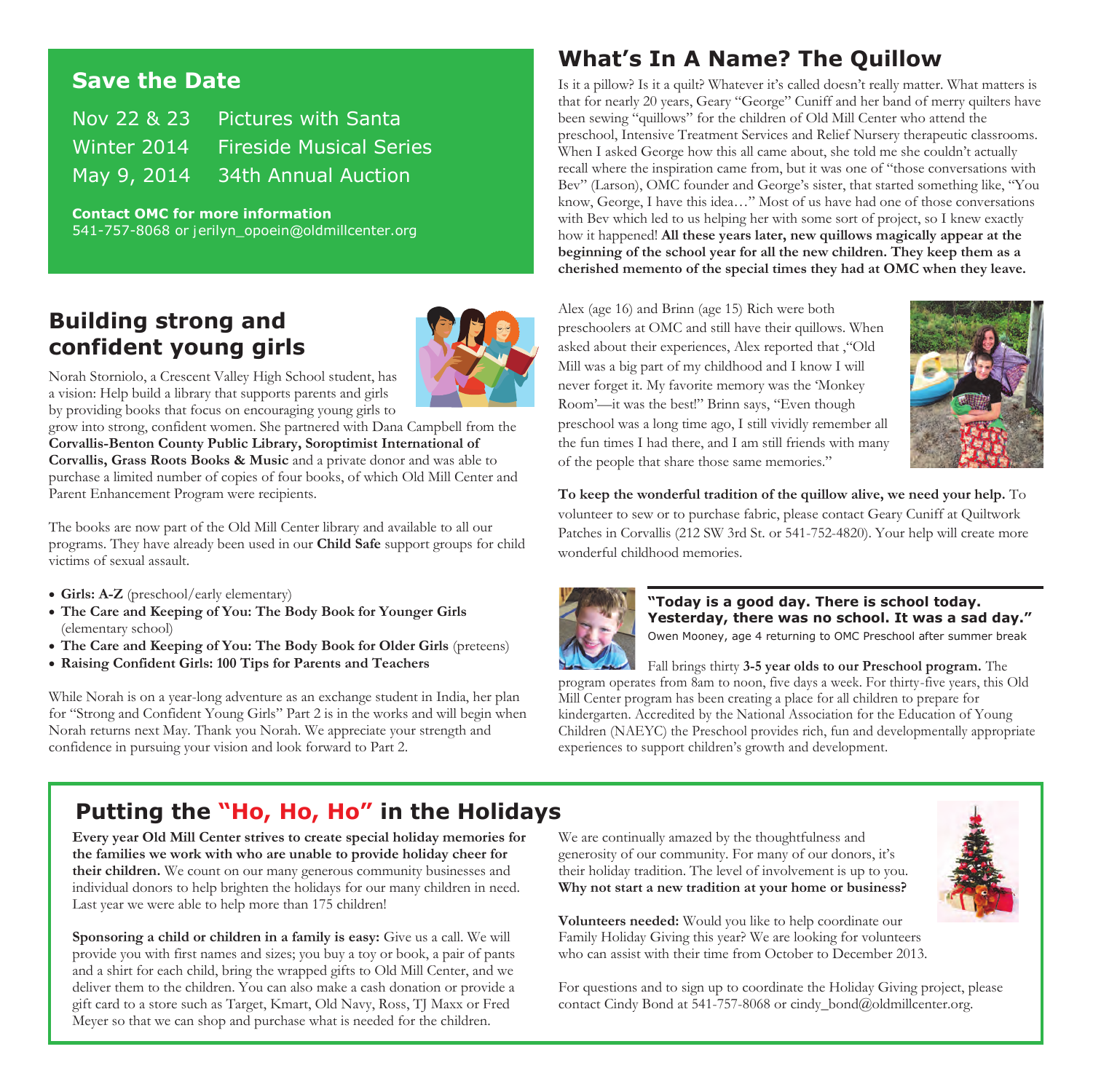### **Intensive Treatment Service (ITS) Super Heroes**



**ITS is a therapeutic classroom program for children ages 3-7 year old.** Our mission is to strengthen and support relationships between children, families, schools, and our community. We believe that children and families do well if they can and that all of us want to succeed.

Parents or guardians choose to place their children in our program when less intensive treatment (e.g. outpatient) or educational programs (e.g. Positive Behavior Support Systems) have not been successful in helping the child develop positive relationships and living skills at home, in school or in the community. Throughout the five day per week program children experience weekly individual therapy sessions, group therapy sessions, educational services, and parental guidance/

family therapy. Children stay in the ITS program for 3-12 months until they can successfully transition to kindergarten or school.

#### **Most importantly, we are a classroom filled with super heroes.**

This summer the children explored what makes a hero. Over several weeks we read books about heroes. Ideas were born. What are the qualities of a hero? The children decided that keeping people safe, showing compassion, and being smart were important qualities of heroes. How can we be heroes?

Each child chose the qualities of their personal super hero. One child became Jumping Super Hero and worked to help people that were scared, sad and crying. Another child was Water Super Hero, this hero worked to save the fish in the sea. Animal Lover Super Hero worked to care for horses and other animals that needed her. Costumes were made and many lives were saved on the playground. All of the children discovered a sense of confidence and compassion for others as they explored the realm of heroes. **These children are the true heroes as they work incredibly hard to gain the skills to help them become successful in their community.** 

# **Child and Family Therapy**

The Old Mill Center's Child & Family Therapy program **helps children of all ages and their families find the opportunities for growth and improvement hidden in the challenges of life**. Counseling has been shown to improve family relationships, reduce the impacts of trauma, navigate school difficulties, assist in accessing services in the community, and address many other concerns, bringing enrichment and comfort to families.

In addition to general services, counselors provide education and support groups for children and families who are recovering from sex abuse. The counseling staff also consults with and assists other Old Mill Center programs to provide the rich and balanced services for which Old Mill Center is known.

The Old Mill Center building and **surrounding nature areas** provide unique opportunities in which we help our clients thrive. We have the **Monkey Room**, where large motor skill activities are used to help children integrate new learning, the **Art Room**, where minds can be free and express feelings through art, and nearby parks and natural areas to establish new patterns of thought. The Old Mill Center counselors also provide **community-based counseling** in the school setting to meet the needs of our diverse population. Our staff work with students and teachers to address additional needs of children.

Child & Family Therapy at Old Mill Center is here to help children thrive. Please contact us today if we can help your family, a neighbor or a concerned friend! No referral is needed for Oregon Health Plan clients.

#### **Healthy Start becomes Healthy Families**

The Healthy Families Program of Benton County at Old Mill Center **promotes and supports positive parenting and healthy growth and development for parents and their newly born children.** Healthy Families provides free home visiting services to eligible families in Benton County. Participation in the program is voluntary.

Families receive supportive coaching on topics such as:

- How babies grow, develop, and learn
- Caring for infants, including tips on feeding, sleep, and safety
- How play helps babies learn
- How to keep the family healthy
- How to cope with the challenges of parenting
- Connecting with other helpful services and resources

*"It's nice to have someone to talk to who is knowledgeable and shares information about things like going back to work, pumping breast milk, and teething. Everyone has been very helpful…I really feel like I have someone for support*."

Healthy Families Parent, August 2013

If you or someone you know is interested in learning more about the Healthy Families program, please contact Medora Tuck Stevens at 541-757-8068 ext. 117.



# **The Old Mill Center Book Fair is Coming!**



**WHEN:** October 28 – November 5 **TIME:** 7:30am – 5:30pm

Each year OMC hosts a book fair to help build our library and to provide books to build home libraries of our enrolled families and support family literacy! Shop for holiday gifts for children, grandchildren and friends.

#### **Board of Directors**

Dennis Hanson, Chair **Attorney** Brenda Coleman, Chair-Elect Social Worker / Educator Karen Misfeldt, Secretary Heilig, Misfeldt & Armstrong Dale Ramsay, Treasurer Contractor (Retired) Meredith Baughman Town & Country Realty Patricia Dixon Community Representative Sid Lasswell **CH2M Hill (Retired)** Tammy Thompson Campbell's Cleaner

Jim Van Olst, MD Orthopedic Surgeon (Retired) Bobbie Weber, PhD Oregon State University